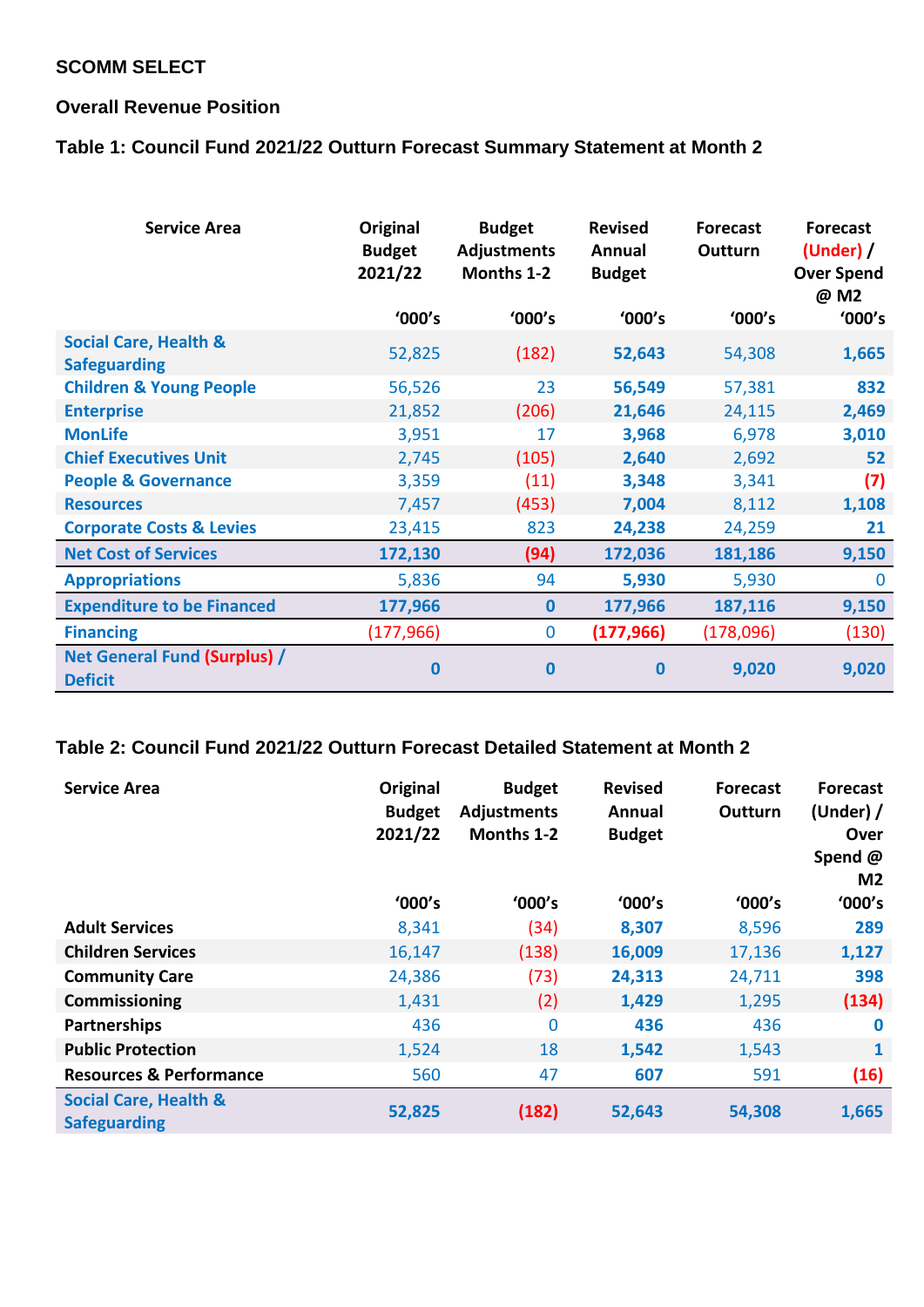| <b>Service Area</b>                                      | Original<br><b>Budget</b><br>2021/22 | <b>Budget</b><br><b>Adjustments</b><br>Months 1-2 | <b>Revised</b><br>Annual<br><b>Budget</b> | <b>Forecast</b><br>Outturn | <b>Forecast</b><br>(Under) $/$<br>Over<br>Spend@<br>M <sub>2</sub> |
|----------------------------------------------------------|--------------------------------------|---------------------------------------------------|-------------------------------------------|----------------------------|--------------------------------------------------------------------|
| <b>Individual Schools Budget</b>                         | 46,488                               | 43                                                | 46,531                                    | 46,531                     | $\bf{0}$                                                           |
| <b>Resources</b>                                         | 1,167                                | (21)                                              | 1,146                                     | 1,149                      | 3                                                                  |
| <b>Standards</b>                                         | 8,871                                | 1                                                 | 8,872                                     | 9,701                      | 829                                                                |
| <b>Children &amp; Young People</b>                       | 56,526                               | 23                                                | 56,549                                    | 57,381                     | 832                                                                |
| <b>Enterprise &amp; Community</b><br>Animation           | 2,837                                | 72                                                | 2,909                                     | 4,052                      | 1,143                                                              |
| <b>Facilities &amp; Fleet Management</b>                 | 5,487                                | (54)                                              | 5,433                                     | 5,984                      | 551                                                                |
| <b>Neighbourhood Services</b>                            | 11,233                               | (180)                                             | 11,053                                    | 11,398                     | 345                                                                |
| <b>Placemaking, Highways &amp; Flood</b>                 | 2,295                                | (44)                                              | 2,251                                     | 2,681                      | 430                                                                |
| <b>Enterprise</b>                                        | 21,852                               | (206)                                             | 21,646                                    | 24,115                     | 2,469                                                              |
| <b>Countryside &amp; Culture</b>                         | 1,422                                | $\bf{0}$                                          | 1,422                                     | 1,476                      | 54                                                                 |
| <b>Finance &amp; Business Development</b>                | 1,735                                | (1)                                               | 1,734                                     | 1,734                      | $\bf{0}$                                                           |
| Leisure, Youth & Outdoor<br><b>Adventure</b>             | 794                                  | 18                                                | 812                                       | 3,768                      | 2,956                                                              |
| <b>MonLife</b>                                           | 3,951                                | 17                                                | 3,968                                     | 6,978                      | 3,010                                                              |
| <b>Policy, Scrutiny &amp; Customer</b><br><b>Service</b> | 2,745                                | (105)                                             | 2,640                                     | 2,692                      | 52                                                                 |
| <b>Chief Executives</b>                                  | 2,745                                | (105)                                             | 2,640                                     | 2,692                      | 52                                                                 |
| <b>People &amp; Governance</b>                           | 3,359                                | (11)                                              | 3,348                                     | 3,341                      | (7)                                                                |
| <b>People &amp; Governance</b>                           | 3,359                                | (11)                                              | 3,348                                     | 3,341                      | (7)                                                                |
| <b>Finance</b><br><b>Information, Communication</b>      | 3,526                                | (130)                                             | 3,396                                     | 4,152                      | 756                                                                |
| <b>Technology</b><br><b>Commercial &amp; Corporate</b>   | 3,136                                | (387)                                             | 2,749                                     | 2,749                      | $\bf{0}$                                                           |
| Landlord                                                 | 795                                  | 64                                                | 859                                       | 1,211                      | 352                                                                |
| <b>Resources</b>                                         | 7,457                                | (453)                                             | 7,004                                     | 8,112                      | 1,108                                                              |
| <b>Precepts &amp; Levies</b>                             | 21,362                               | $\bf{0}$                                          | 21,362                                    | 21,375                     | 13                                                                 |
| Coroner's                                                | 147                                  | $\overline{0}$                                    | 147                                       | 147                        | $\bf{0}$                                                           |
| <b>Archives</b>                                          | 182                                  | $\bf{0}$                                          | 182                                       | 182                        | $\bf{0}$                                                           |
| <b>Corporate Management</b>                              | 339                                  | $\mathbf{0}$                                      | 339                                       | 315                        | (24)                                                               |
| <b>Non Distributed Costs (NDC)</b>                       | 643                                  | $\bf{0}$                                          | 643                                       | 675                        | 32                                                                 |
| <b>Strategic Initiatives</b>                             | (836)                                | 823                                               | (13)                                      | (13)                       | $\bf{0}$                                                           |
| <b>Insurance</b>                                         | 1,578                                | $\bf{0}$                                          | 1,578                                     | 1,578                      | $\bf{0}$                                                           |
| <b>Corporate Costs &amp; Levies</b>                      | 23,415                               | 823                                               | 24,238                                    | 24,259                     | 21                                                                 |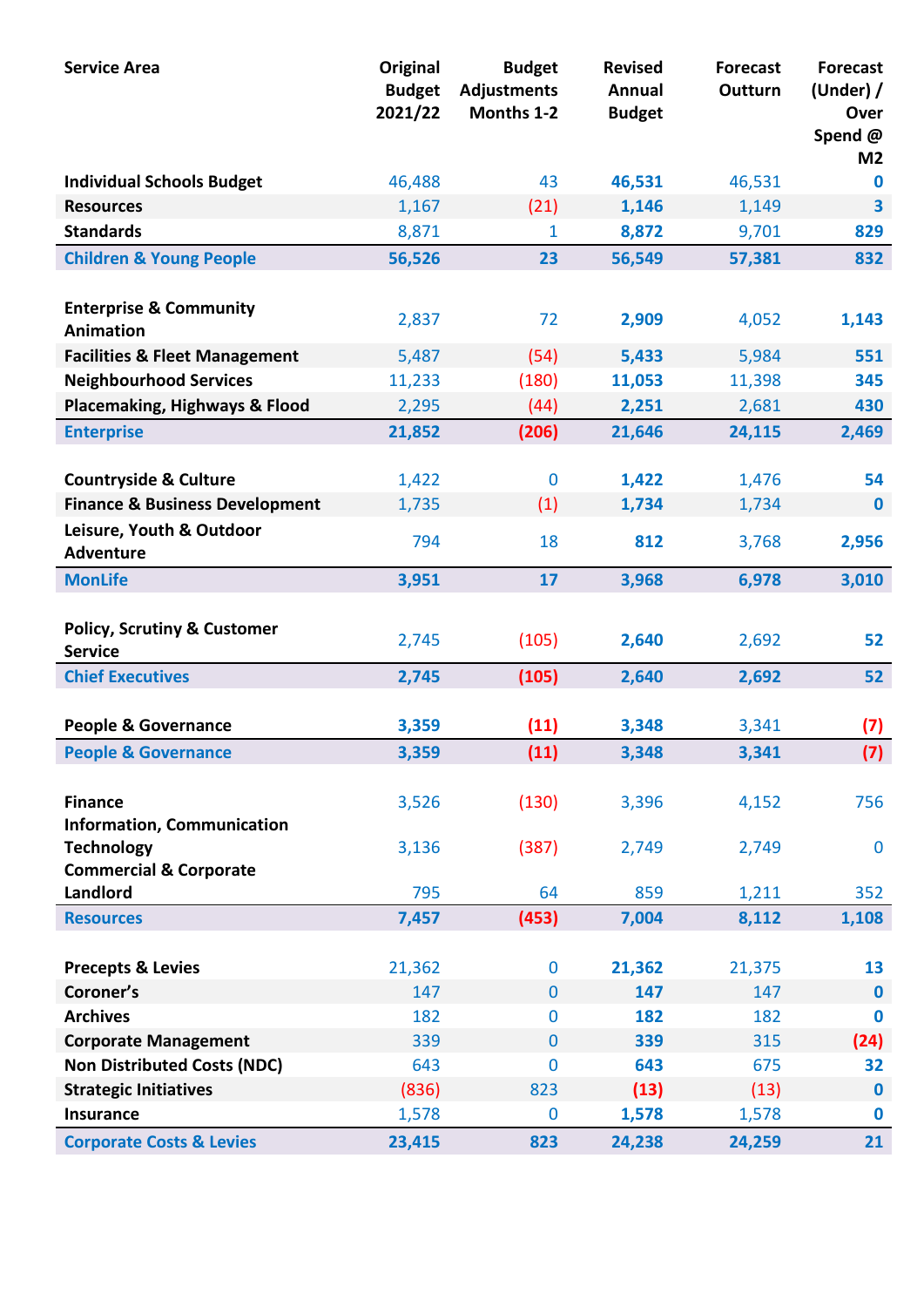| <b>Service Area</b>                                     | Original<br><b>Budget</b><br>2021/22 | <b>Budget</b><br><b>Adjustments</b><br>Months 1-2 | <b>Revised</b><br><b>Annual</b><br><b>Budget</b> | <b>Forecast</b><br>Outturn | <b>Forecast</b><br>(Under) $/$<br>Over<br>Spend@<br>M <sub>2</sub> |
|---------------------------------------------------------|--------------------------------------|---------------------------------------------------|--------------------------------------------------|----------------------------|--------------------------------------------------------------------|
| <b>Net Cost of Services</b>                             | 172,130                              | (94)                                              | 172,036                                          | 181,186                    | 9,150                                                              |
| <b>Fixed Asset Disposal Costs</b>                       | 30                                   | $\mathbf{0}$                                      | 30                                               | 30                         | $\bf{0}$                                                           |
| <b>Interest &amp; Investment Income</b>                 | (134)                                | $\mathbf 0$                                       | (134)                                            | (134)                      | $\bf{0}$                                                           |
| <b>Interest Payable &amp; Similar</b><br><b>Charges</b> | 3,736                                | $\bf{0}$                                          | 3,736                                            | 3,736                      | $\mathbf 0$                                                        |
| <b>Charges Required under</b><br><b>Regulation</b>      | 6,404                                | $\mathbf{0}$                                      | 6,404                                            | 6,404                      | $\bf{0}$                                                           |
| <b>Other Investment Income</b>                          | $\bf{0}$                             | $\bf{0}$                                          | $\bf{0}$                                         | 0                          | $\bf{0}$                                                           |
| <b>Borrowing Cost Recoupment</b>                        | (3,619)                              | $\overline{0}$                                    | (3,619)                                          | (3,619)                    | $\bf{0}$                                                           |
| <b>Contributions to Reserves</b>                        | 163                                  | $\mathbf 0$                                       | 163                                              | 163                        | $\bf{0}$                                                           |
| <b>Contributions from reserves</b>                      | (744)                                | 94                                                | (650)                                            | (650)                      | $\bf{0}$                                                           |
| <b>Appropriations</b>                                   | 5,836                                | 94                                                | 5,930                                            | 5,930                      | $\mathbf{0}$                                                       |
| <b>Expenditure to be Financed</b>                       | 177,966                              | $\bf{0}$                                          | 177,966                                          | 187,116                    | 9,150                                                              |
| <b>General Government Grants</b>                        | (69, 465)                            | $\mathbf 0$                                       | (69, 465)                                        | (69, 465)                  | $\bf{0}$                                                           |
| <b>Non Domestic Rates</b>                               | (32,017)                             | $\mathbf{0}$                                      | (32, 017)                                        | (32,017)                   | $\bf{0}$                                                           |
| <b>Council tax</b>                                      | (83, 636)                            | $\bf{0}$                                          | (83, 636)                                        | (84, 136)                  | (500)                                                              |
| <b>Council Tax Benefit Support</b>                      | 7,152                                | $\bf{0}$                                          | 7,152                                            | 7,522                      | 370                                                                |
| <b>Financing</b>                                        | (177, 966)                           | $\bf{0}$                                          | (177, 966)                                       | (178,096)                  | (130)                                                              |
| <b>Net General Fund (Surplus) /</b><br><b>Deficit</b>   | $\bf{0}$                             | $\bf{0}$                                          | $\mathbf{0}$                                     | 9,020                      | 9,020                                                              |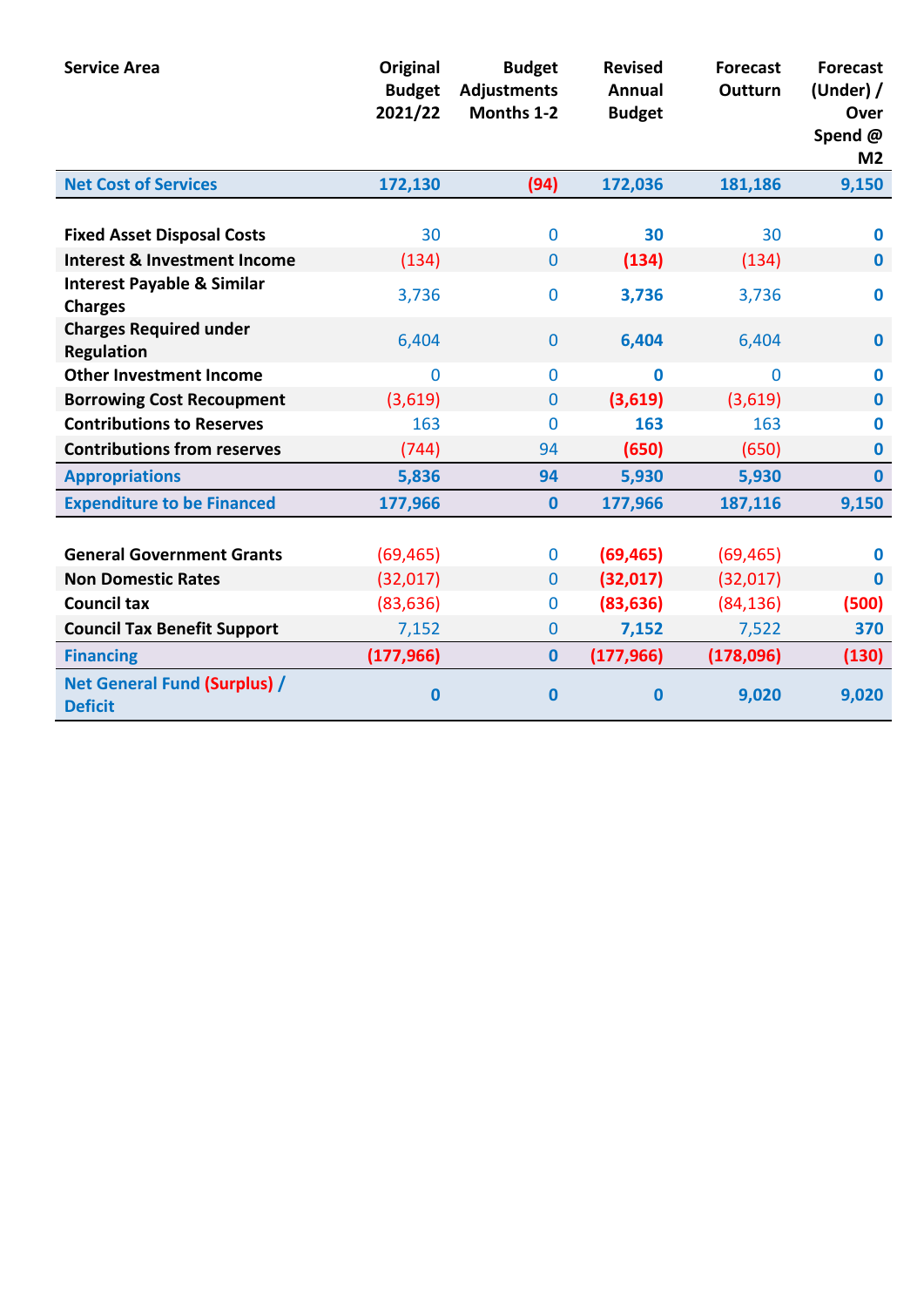# **DIRECTORATE – DIVISION VARIANCE COMMENTS**

| <b>ENTERPRISE</b>          | <b>Month</b> | <b>Month</b> | <b>Month</b> | Month<br>q | Outturn |
|----------------------------|--------------|--------------|--------------|------------|---------|
| Deficit / (Surplus) £'000s | 2,470        |              |              |            |         |

## **ENTERPRISE DIRECTOR'S COMMENTARY:**

The Enterprise Directorate is forecasting a £2.47m adverse variance at month 2. The impacts of COVID are still having a pronounced effect upon the services provided within Enterprise along with increased demand for services across the portfolio. Both a projected loss of income and additional costs incurred continue to feature at this time and are currently forecast at £2.2m.

Each service area sets out the detail behind these projections within the next sections of the report and the key financial issues, risks and implications are described.

Across all Service Area's we are looking to ensure that all eligible additional costs and income losses will be claimed against any Welsh Government funding being made available.

| <b>FACILITIES &amp; FLEET MANAGEMENT</b> |              |              |              |              |                |  |  |  |
|------------------------------------------|--------------|--------------|--------------|--------------|----------------|--|--|--|
| <b>Outturn Forecast</b>                  | <b>Month</b> | <b>Month</b> | <b>Month</b> | <b>Month</b> | <b>Outturn</b> |  |  |  |
| Deficit / (Surplus) £'000s               | 551          |              |              |              |                |  |  |  |

Facilities & Fleet management are forecasting a £551k overspend, due to :-

- **Schools Catering** £81k overspend, covid restrictions are impacting on meal uptake and current levels are 30% of 19-20 numbers, this is affecting turnover. We will be claiming the lost income from the WG income loss fund upto end of September, we are hopeful that restrictions will be eased in the new academic year and uptake will improve.
- **Building Cleaning** £25k overspend the requirement to replace and repair essential equipment has pushed the supplies budget overspent. The unit will look to mitigate this as we go through the year.
- **Passenger Transport**  £181k overspend :
	- o **Home to School Transport** The section is forecasting to overspend by £69k due to an increase in vehicle finance costs of £57k (due to the need to upgrade ageing vehicles to ensure they remain safe and efficient) along with increased staffing costs.
	- o **External Commissioning** The section is forecasting to overspend by £74k due to lower than anticipated income from concessionary and post 16 fares of £31k and increased contract prices.
	- o **Private Hire** The section is forecasting a deficit in private hire income of £38k due to a reduction in external school contracts from September.

**Fleet Maintenance** - £263k overspend – The cost of maintaining the authority's fleet has exceeded available budget, current forecasts predict a £256k shortfall. In addition the number of members of the car salary sacrifice scheme have reduced meaning savings are below budgeted levels by £6k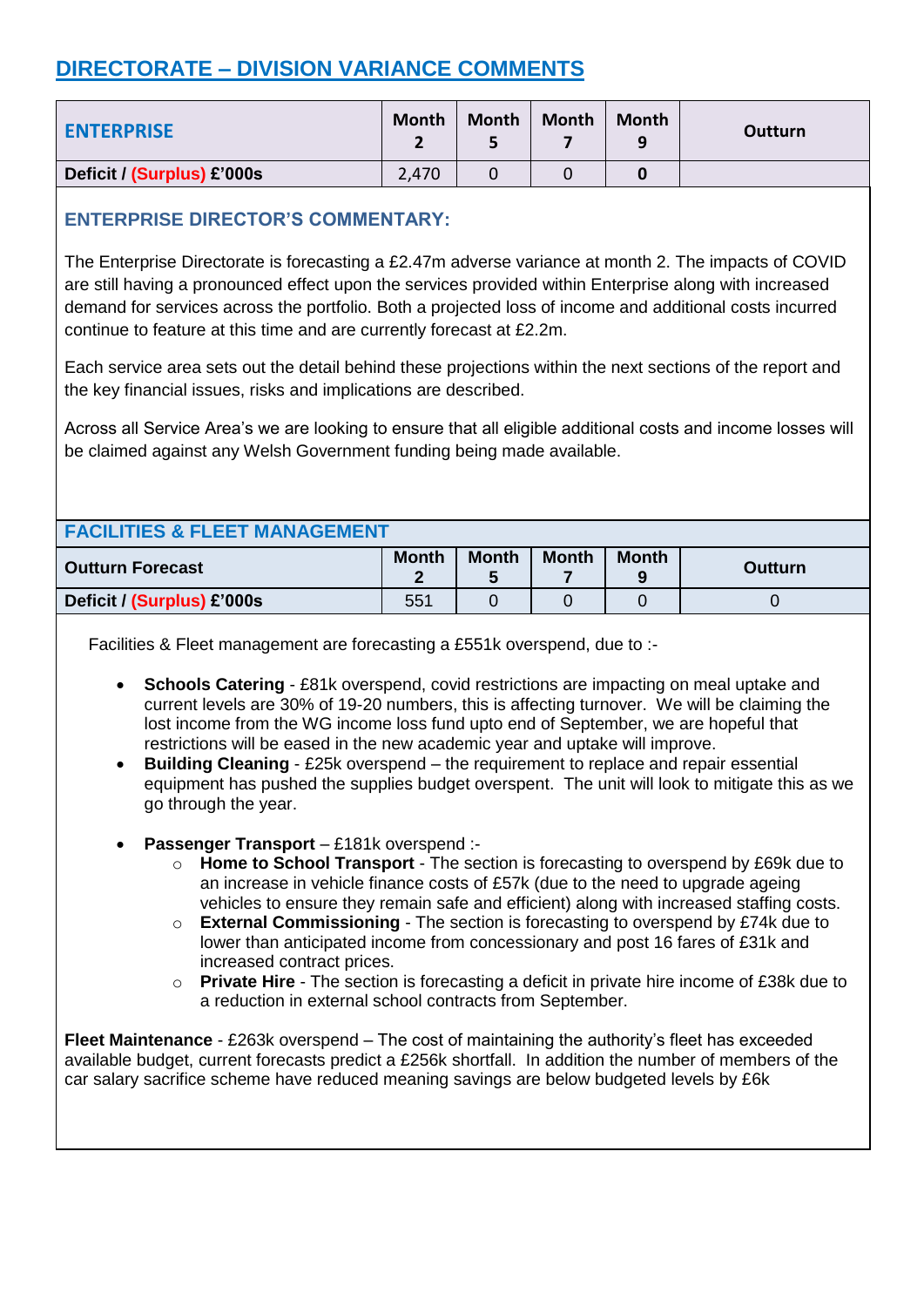| <b>NEIGHBOURHOOD SERVICES</b>                                                                                                                                                                                                                                                                                                                                                                                                                                                                                                                                 |                                                                                                         |                   |              |                   |                |  |  |  |  |
|---------------------------------------------------------------------------------------------------------------------------------------------------------------------------------------------------------------------------------------------------------------------------------------------------------------------------------------------------------------------------------------------------------------------------------------------------------------------------------------------------------------------------------------------------------------|---------------------------------------------------------------------------------------------------------|-------------------|--------------|-------------------|----------------|--|--|--|--|
| <b>Outturn Forecast</b>                                                                                                                                                                                                                                                                                                                                                                                                                                                                                                                                       | <b>Month</b><br><b>Month</b><br><b>Month</b><br><b>Month</b><br><b>Outturn</b><br>$\mathbf 2$<br>5<br>7 |                   |              |                   |                |  |  |  |  |
| Deficit / (Surplus) £'000s                                                                                                                                                                                                                                                                                                                                                                                                                                                                                                                                    | 346                                                                                                     | $\overline{0}$    | $\Omega$     | $\overline{0}$    | $\mathbf 0$    |  |  |  |  |
| Neighbourhood Services are forecasting to overspend by £346k, this is due to :-                                                                                                                                                                                                                                                                                                                                                                                                                                                                               |                                                                                                         |                   |              |                   |                |  |  |  |  |
| Highways, Swtra & Streetlighting - Break-even budget reported.<br>$\bullet$<br><b>Waste &amp; Street Scene</b> - £346k overspend – this is due to additional staffing and vehicles<br>$\bullet$                                                                                                                                                                                                                                                                                                                                                               |                                                                                                         |                   |              |                   |                |  |  |  |  |
| required in waste to ensure we adhere to social distancing guidelines, it is anticipated that<br>these costs will be covered by WG Covid-19 grant.                                                                                                                                                                                                                                                                                                                                                                                                            |                                                                                                         |                   |              |                   |                |  |  |  |  |
| <b>PLACEMAKING, HIGHWAYS &amp; FLOOD</b>                                                                                                                                                                                                                                                                                                                                                                                                                                                                                                                      |                                                                                                         |                   |              |                   |                |  |  |  |  |
| <b>Outturn Forecast</b>                                                                                                                                                                                                                                                                                                                                                                                                                                                                                                                                       | <b>Month</b><br>2                                                                                       | <b>Month</b><br>5 | <b>Month</b> | <b>Month</b><br>9 | <b>Outturn</b> |  |  |  |  |
| Deficit / (Surplus) £'000s                                                                                                                                                                                                                                                                                                                                                                                                                                                                                                                                    | 576                                                                                                     | $\Omega$          | $\Omega$     | $\Omega$          | $\mathbf 0$    |  |  |  |  |
|                                                                                                                                                                                                                                                                                                                                                                                                                                                                                                                                                               |                                                                                                         |                   |              |                   |                |  |  |  |  |
| Highways & Flood is forecasting to overspend by £576k, this is as a result of :-<br><b>Car Parks</b> - £719k overspend – Covid-19 restrictions are impacting on parking and enforcement<br>income and early indications are that we will could see a pressure of £670k in 21-22 - in addition<br>there are overspends in expenditure primarily transport, premises & software costs. We will be<br>claiming back part of the lost income from WG grant but if support ends in September, there could<br>be a shortfall of £359k that will need to be managed. |                                                                                                         |                   |              |                   |                |  |  |  |  |
| Highways dev & flooding - £143k underspend – Staffing underspend and improved income                                                                                                                                                                                                                                                                                                                                                                                                                                                                          |                                                                                                         |                   |              |                   |                |  |  |  |  |

| <b>CHIEF EXECUTIVES UNIT</b> | Month 2 | Month 5 | Month 7 | Month 9 | <b>Outturn</b> |
|------------------------------|---------|---------|---------|---------|----------------|
| Deficit /(Surplus) £'000s    | 52      |         |         |         |                |
|                              |         |         |         |         |                |

#### **CEO DIRECTOR'S COMMENTARY:**

The Policy, Scrutiny and Customer Experience division is forecasting a £52K overspend. This is partly due to the inability to deliver income targets in community hubs, which include the library service in all towns and Usk Post Office. The over spend has been partly offset by posts which have been held vacant during the pandemic but which need to be filled to maintain the service as we re-open. The contact centre is also forecasting an overspend resulting from the need to bring in temporary staff to cope with a sustained increase in phone calls, primarily dealing with a high volume of enquiries for waste and recycling, and in particular HWRC bookings. Community Education is presently forecasting a break-even position. However, there remains a high degree of uncertainty in this area as grant provider may require clawback of income as the service has been unable to achieve learner targets due to the pandemic.

| <b>POLICY, SCRUTINY &amp; CUSTOMER EXPERIENCE</b> |                                                            |  |  |  |  |  |  |  |
|---------------------------------------------------|------------------------------------------------------------|--|--|--|--|--|--|--|
| l Outturn Forecast                                | Month 5<br>Month 9<br>Month 2<br><b>Month 7</b><br>Outturn |  |  |  |  |  |  |  |
| Deficit /(Surplus) £'000s                         | 52                                                         |  |  |  |  |  |  |  |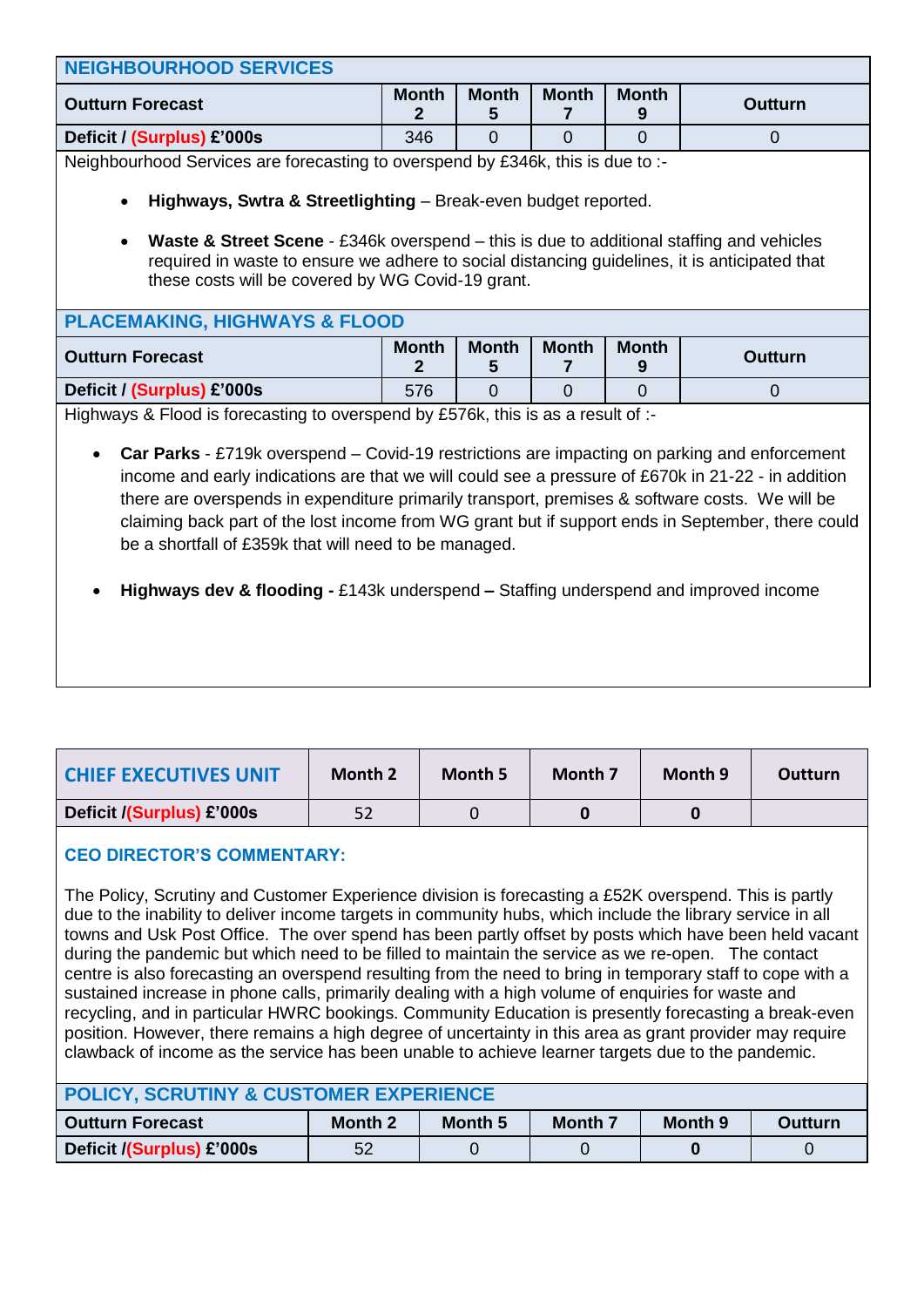Policy, Scrutiny & Customer service is forecasting a £52k overspend, mainly due to :-

- **Community Hubs** £21k overspend shortfall in income due to unachievable income budgets.
- **Contact Centre** £7k overspend Increase in staff costs to cope with increase in customer demand.
- **Corporate CEO** £9k overspend due to inability to meet staff vacancy factor saving and an increase in license costs.

**SLT Support** - £12k overspend – staff costs have exceeded available budget due to an increase in hours within the team.

| <b>PEOPLE &amp; GOVERNANCE</b> | <b>Month 2</b> | Month 5 | Month 7 | Month 9 | <b>Outturn</b> |
|--------------------------------|----------------|---------|---------|---------|----------------|
| Deficit /(Surplus) £'000s      | (7             |         |         |         |                |

## **People & Governance DIRECTOR'S COMMENTARY:**

People & Governance is reporting a £7k underspend, this is due to :-

- £4k overspend in **Democratic services** due to the inability to make staff vacancy savings.
- £11k underspend in **Land Charges** this is due to staff savings from a vacant post.

All other services are reporting break-even.

| <b>RESOURCES</b>          |       | Month 2   Month 5   Month 7   Month 9 | Outturn |
|---------------------------|-------|---------------------------------------|---------|
| Deficit /(Surplus) £'000s | 1,080 |                                       |         |

## **RESOURCES DIRECTOR'S COMMENTARY:**

The Resources Directorate is showing signs of early budget pressure. Departments will now redouble their efforts to reduce or contain pressures and to identify cost savings that can be achieved by ceasing non-essential spend and where this is practicable and does not have an unacceptable impact on core service delivery.

The pressures across the directorate of £1.107m are represented by:

a) £207k of non-COVID net pressure and notably relate to income losses in markets; anticipated early projections on B&B housing benefit claims that cannot be recovered via housing benefit subsidy or through Welsh Government's COVID Hardship Fund; offset by staff vacancies caused by a delay in restructure proposals being implemented.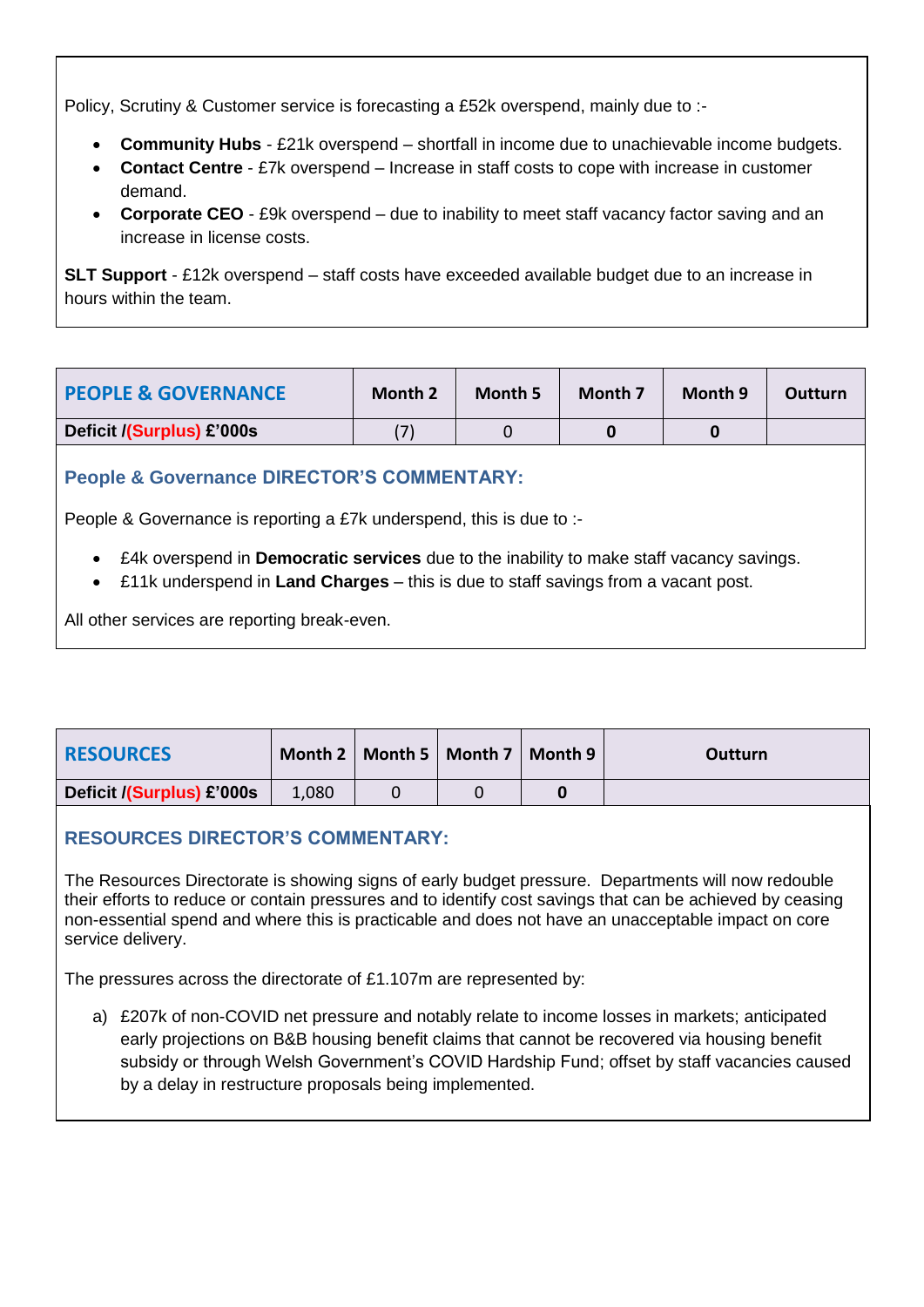b) Full year forecast pressures of £900k relating to COVID and that have previously been recovered in full from Welsh Government's COVID Hardship Fund. £628k of this relates to cost pressures relating to B&B housing benefit claims that cannot be recovered via DWP and the housing benefit subsidy mechanism. The remaining £272k relates to income losses relating to COVID and that relate to income losses in relation to investment properties, markets and summons income.

The risk relates to Welsh Government not bringing further funding forward post 30<sup>th</sup> September, and where funding commitments currently extend to, to meet anticipated pressures contained in b) above and that relate to the last six months of 2021/22 and beyond. In a worst-case situation this could result in £392k of pressures not funded by Welsh Government. And that when added to the £207k forecast non-COVID pressures above would represent a £599k pressure to be managed in year.

| <b>FINANCE</b>             |     |                                       |  |                |
|----------------------------|-----|---------------------------------------|--|----------------|
| <b>Outturn Forecast</b>    |     | Month 2   Month 5   Month 7   Month 9 |  | <b>Outturn</b> |
| Deficit / (Surplus) £'000s | 756 |                                       |  |                |

Finance is forecasting to overspend by £756k, this is due to :-

- **Revenues** £888k overspend, this is due in the main to :
	- o **Housing Benefits** £756k overspend It is too early in the financial year to provide an accurate forecast for this volatile budget. What is clear is that the budget pressure that emerged last year through the pandemic remains. £627k of this can be linked to Homeless B&B placements made as a result of the Covid-19 crisis (for which we are unable to claim Housing Benefit subsidy) e. We are able to claim some of these costs back through Welsh Government's hardship scheme. However currently this scheme only runs until September 2021, with no certainty of funding for the second half of the financial year so there could be a £314k pressure here to be managed post September. The remaining £128k over spend relates to a £55k increase in the bad debt provision (likely to improve as the year progresses) and £73k resulting from a general increase in caseloads and awards made.
	- o **Council Tax** £146k overspend This is due to a £60k over spend against salary costs caused by the movement of budget to Finance as part or Resources restructure (this has been offset by a corresponding underspend within Finance). Also, a £79k anticipated shortfall in summons income. We are still awaiting confirmation of court dates for this year and therefore it is currently unclear how much we will be able to recover/process this way. Last year we received funding from Welsh Government to offset some of this lost income. However, it is unclear whether this funding will also be available into 2021/22.
	- o **Debtors and Charity relief** £13k underspend mainly due to staff savings in debtors and grant income from Welsh Government for the ongoing administration of Business Support Grants.
- **Finance** £122k underspend This is a result of senior management vacancies, we are anticipating that these positions will be filled from September.
- **Systems & Cashiers**  a net £11k underspend we have seen an over spend in Cashiers, our budget includes a £20k saving that was brought in for the implementation of a scheme to remove cheques from the authority's day –to--day business. The roll-out of the new system has been delayed due to the covid-19 pandemic so we have incurred a budget pressure. In addition, we have seen a £6k increase in card handling fees as more people are paying online for services. This has been offset by a £37k underspend in Revenues & Systems Support due to savings in systems development.
- **Payroll Systems & Support**  On Budget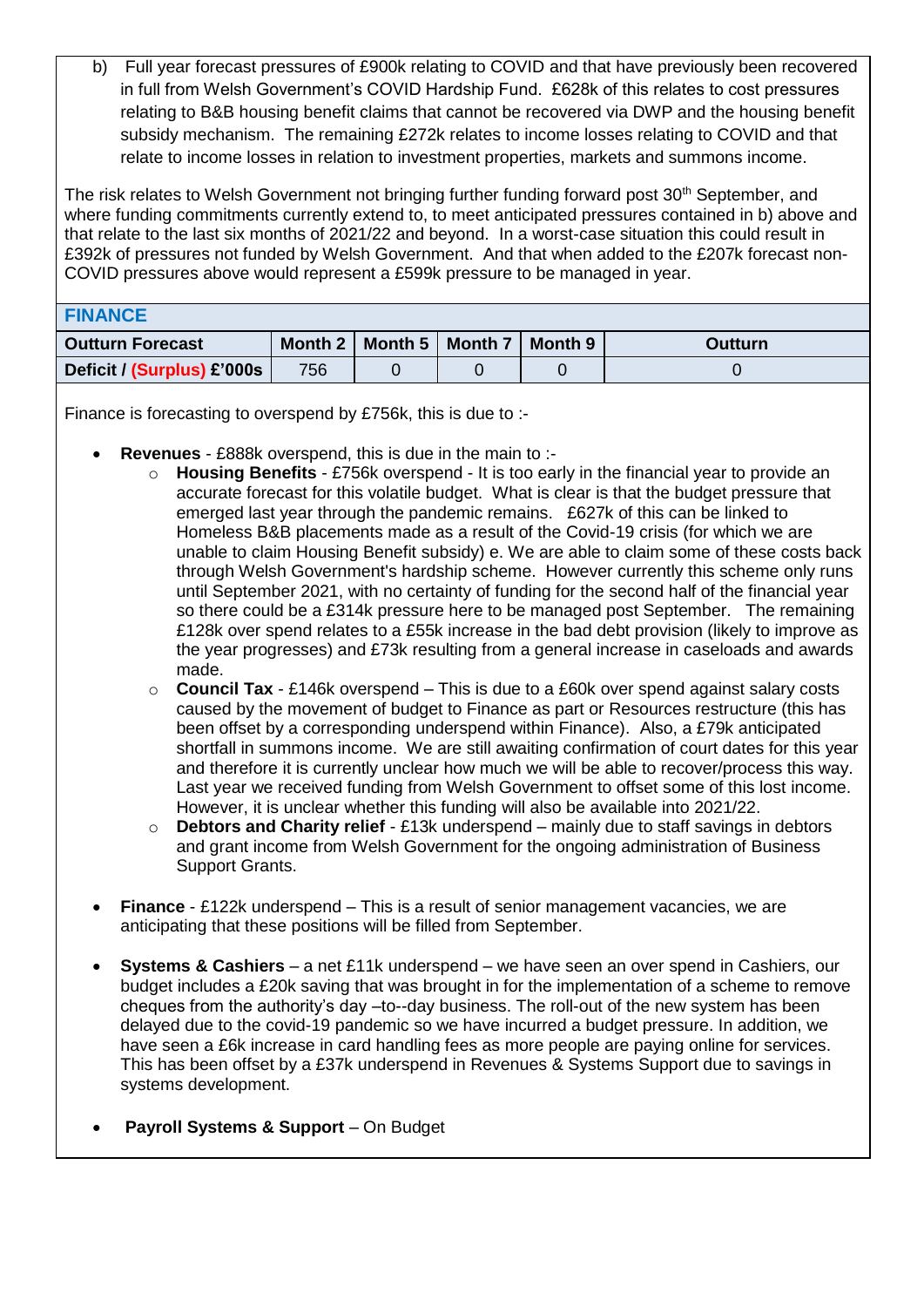| <b>INFORMATION, COMMUNICATION &amp; TECHNOLOGY</b>                                           |         |         |                |         |                |  |  |  |
|----------------------------------------------------------------------------------------------|---------|---------|----------------|---------|----------------|--|--|--|
| <b>Outturn Forecast</b>                                                                      | Month 2 | Month 5 | <b>Month 7</b> | Month 9 | <b>Outturn</b> |  |  |  |
| Deficit / (Surplus) £'000s                                                                   | 0       |         |                | Ő       | O              |  |  |  |
| ICT is forecasting a break-even budget.                                                      |         |         |                |         |                |  |  |  |
| <b>COMMERCIAL &amp; CORPORATE LANDLORD</b>                                                   |         |         |                |         |                |  |  |  |
| Month 9<br><b>Month 7</b><br>Month 5<br>Month 2<br><b>Outturn Forecast</b><br><b>Outturn</b> |         |         |                |         |                |  |  |  |
| Deficit / (Surplus) £'000s                                                                   | 352     |         |                | 0       | 0              |  |  |  |
|                                                                                              |         |         |                |         |                |  |  |  |

Commercial & Corporate Landlord is forecasting to overspend by £352k :-

- **Investment Properties** £50k overspend. Newport Leisure Park is forecasting to return a £350k surplus but this is £50k below budgeted level, the shortfall can be attributed to the effects of the Covid-19 pandemic. Castlegate Business Park is reporting a break-even position.
- **Landlord Services** £97k overspend. This is due to an estimated £142k shortfall in income as we have lost rental income of £77k from the vacant spaces in our Magor office and a £65k loss of service charge, in addition there is a £14k overspend in supplies & services. This has been offset by a £51k saving in staff costs due to vacant posts only being filled part way through the year. We are anticipating that some of the lost income can be claimed via the WG through the income loss grant scheme, but this will only be to September so there will be a pressure to manage later in the year.
- **Markets**  £205k overspend. This is due to an increase in waste disposal costs (£35k) and a forecast shortfall in income of £170k, this has been caused by 2 things, reduced charges due to disruption caused by Market Hall refurbishment (£92k) and reduced numbers of stalls imposed by Covid-19 restrictions (£78k). An element of lost income due to Covid-19 can be reclaimed up to end of September.
- All other services are reporting a break-even position.

| <b>CORPORATE COSTS &amp; LEVIES</b>                                                                                                      | <b>Month</b><br>2 | <b>Month</b><br>5 | <b>Month</b> | <b>Month</b><br>9 | Outturn        |  |  |  |
|------------------------------------------------------------------------------------------------------------------------------------------|-------------------|-------------------|--------------|-------------------|----------------|--|--|--|
| Deficit / (Surplus) £'000s                                                                                                               | 21                | $\mathbf 0$       | 0            | $\bf{0}$          |                |  |  |  |
| <b>PRECEPTS &amp; LEVIES</b>                                                                                                             |                   |                   |              |                   |                |  |  |  |
| <b>Outturn Forecast</b>                                                                                                                  | <b>Month</b>      | <b>Month</b><br>5 | <b>Month</b> | <b>Month</b><br>9 | <b>Outturn</b> |  |  |  |
| Deficit / (Surplus) £'000s                                                                                                               | 13                | $\Omega$          | 0            | $\Omega$          |                |  |  |  |
| National parks levy notified after budget produced - increase in levy of circa 10% based on increased<br>staff and project work required |                   |                   |              |                   |                |  |  |  |
| <b>CORONERS SERVICES</b>                                                                                                                 |                   |                   |              |                   |                |  |  |  |
| <b>Outturn Forecast</b>                                                                                                                  | <b>Month</b><br>2 | <b>Month</b><br>5 | <b>Month</b> | <b>Month</b><br>9 | Outturn        |  |  |  |
| Deficit / (Surplus) £'000s                                                                                                               | 0                 | 0                 | 0            | 0                 |                |  |  |  |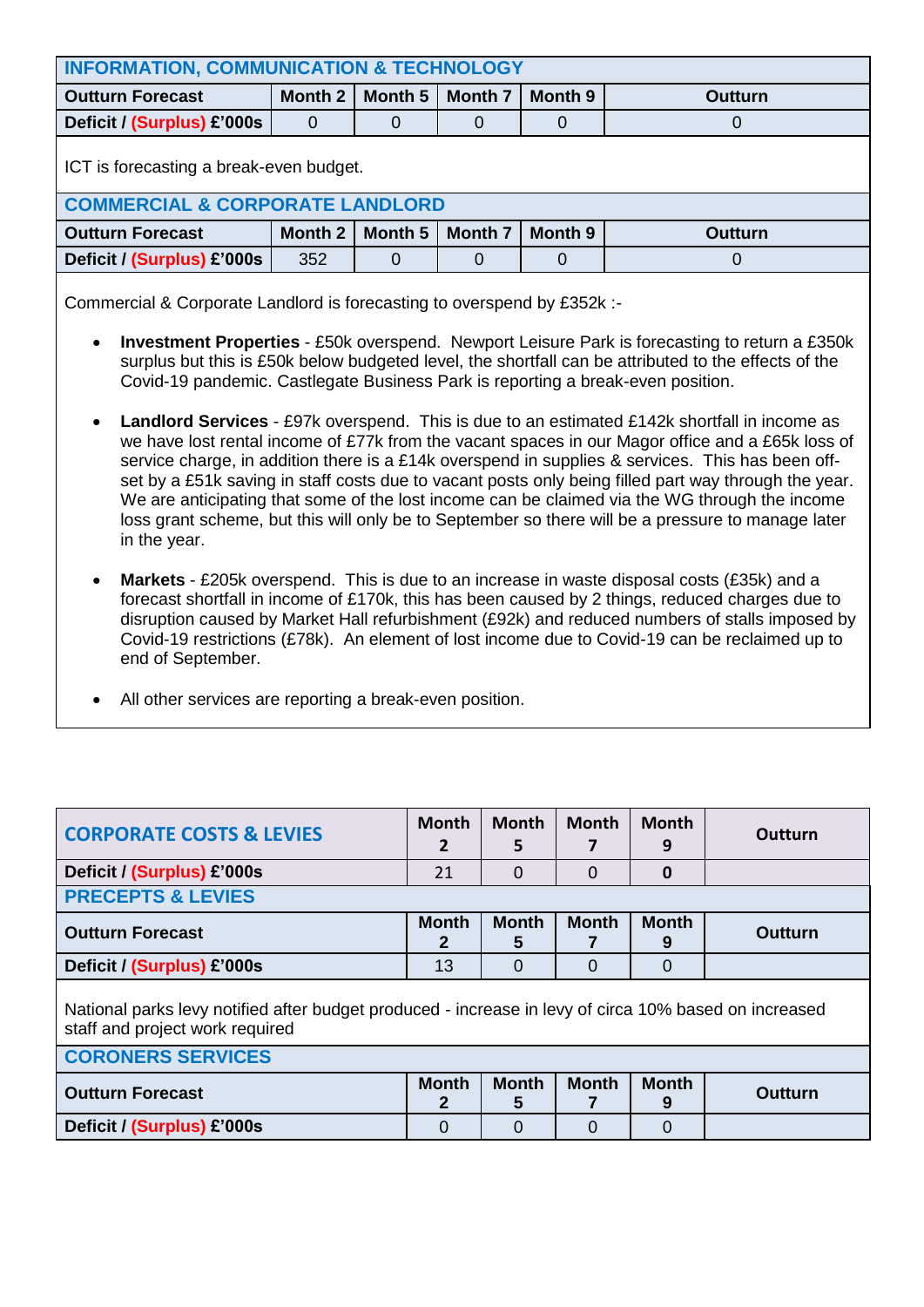| No variance at month 2 |  |
|------------------------|--|
|------------------------|--|

| <b>CORPORATE MANAGEMENT</b>                                                                            |                                                                                                               |                   |                   |                   |                |  |  |  |  |
|--------------------------------------------------------------------------------------------------------|---------------------------------------------------------------------------------------------------------------|-------------------|-------------------|-------------------|----------------|--|--|--|--|
| <b>Outturn Forecast</b>                                                                                | <b>Month</b><br>2                                                                                             | <b>Month</b><br>5 | <b>Month</b><br>7 | <b>Month</b><br>9 | <b>Outturn</b> |  |  |  |  |
| Deficit / (Surplus) £'000s                                                                             | (24)                                                                                                          | 0                 | $\overline{0}$    | $\Omega$          |                |  |  |  |  |
| Small unbudgeted surpluses on Creditors refunds, apprenticeship levy                                   |                                                                                                               |                   |                   |                   |                |  |  |  |  |
| <b>NON DISTRIBUTED COSTS</b>                                                                           |                                                                                                               |                   |                   |                   |                |  |  |  |  |
| <b>Outturn Forecast</b>                                                                                | <b>Month</b><br>$\mathbf{2}$                                                                                  | <b>Month</b><br>5 | <b>Month</b><br>7 | <b>Month</b><br>9 | Outturn        |  |  |  |  |
| Deficit / (Surplus) £'000s                                                                             | 32                                                                                                            | 0                 | $\overline{0}$    | $\overline{0}$    |                |  |  |  |  |
| Additional pension strain costs notified since the budget has been set<br><b>STRATEGIC INITIATIVES</b> |                                                                                                               |                   |                   |                   |                |  |  |  |  |
| <b>Outturn Forecast</b>                                                                                | <b>Month</b><br><b>Month</b><br><b>Month</b><br><b>Month</b><br><b>Outturn</b><br>$\mathbf{2}$<br>5<br>7<br>9 |                   |                   |                   |                |  |  |  |  |
| Deficit / (Surplus) £'000s                                                                             | $\Omega$                                                                                                      | $\Omega$          | $\overline{0}$    | $\Omega$          |                |  |  |  |  |
| No variance at month 2                                                                                 |                                                                                                               |                   |                   |                   |                |  |  |  |  |
| <b>INSURANCE</b>                                                                                       |                                                                                                               |                   |                   |                   |                |  |  |  |  |
| <b>Outturn Forecast</b>                                                                                | <b>Month</b><br><b>Month</b><br><b>Month</b><br><b>Month</b><br><b>Outturn</b><br>2<br>5<br>7<br>9            |                   |                   |                   |                |  |  |  |  |
| Deficit / (Surplus) £'000s                                                                             | $\overline{0}$                                                                                                | $\overline{0}$    | $\overline{0}$    | $\overline{0}$    |                |  |  |  |  |
| No variance at month 2                                                                                 |                                                                                                               |                   |                   |                   |                |  |  |  |  |

| <b>APPROPRIATIONS</b>                   | <b>Month</b><br>2            | <b>Month</b><br>5 | <b>Month</b>   | <b>Month</b><br>9 | Outturn        |  |  |  |  |
|-----------------------------------------|------------------------------|-------------------|----------------|-------------------|----------------|--|--|--|--|
| Deficit / (Surplus) £'000s              | $\Omega$                     | $\Omega$          | $\overline{0}$ | $\overline{0}$    |                |  |  |  |  |
| <b>FIXED ASSET DISPOSAL COSTS</b>       |                              |                   |                |                   |                |  |  |  |  |
| <b>Outturn Forecast</b>                 | <b>Month</b><br>$\mathbf{2}$ | <b>Month</b><br>5 | <b>Month</b>   | <b>Month</b><br>9 | <b>Outturn</b> |  |  |  |  |
| Deficit / (Surplus) £'000s              | $\Omega$                     | $\Omega$          | $\overline{0}$ | $\overline{0}$    |                |  |  |  |  |
| No variance at month 2                  |                              |                   |                |                   |                |  |  |  |  |
| <b>INTEREST &amp; INVESTMENT INCOME</b> |                              |                   |                |                   |                |  |  |  |  |
| <b>Outturn Forecast</b>                 | <b>Month</b><br>$\mathbf{2}$ | <b>Month</b><br>5 | <b>Month</b>   | <b>Month</b><br>9 | <b>Outturn</b> |  |  |  |  |
| Deficit / (Surplus) £'000s              | $\Omega$                     | $\Omega$          | $\Omega$       | 0                 |                |  |  |  |  |
| No variance at month 2                  |                              |                   |                |                   |                |  |  |  |  |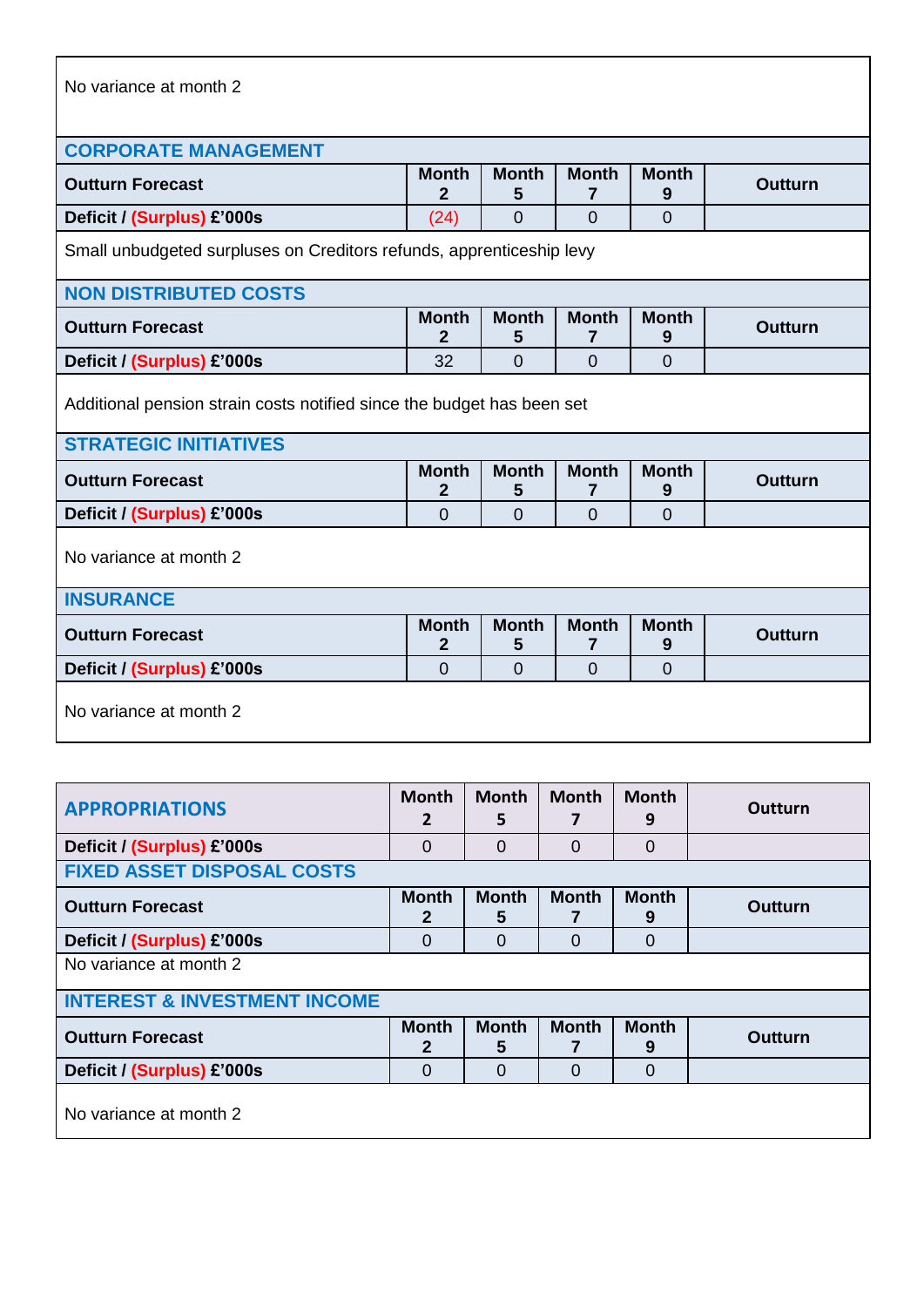| <b>INTEREST PAYABLE &amp; SIMILAR CHARGES</b>                                                                                       |                                                                |                   |                   |                   |                |  |  |  |  |
|-------------------------------------------------------------------------------------------------------------------------------------|----------------------------------------------------------------|-------------------|-------------------|-------------------|----------------|--|--|--|--|
| <b>Outturn Forecast</b>                                                                                                             | <b>Month</b><br>$\mathbf{2}$                                   | <b>Month</b><br>5 | <b>Month</b><br>7 | <b>Month</b><br>9 | <b>Outturn</b> |  |  |  |  |
| Deficit / (Surplus) £'000s                                                                                                          | $\overline{0}$                                                 | $\Omega$          | $\Omega$          | $\overline{0}$    |                |  |  |  |  |
| No variance at month 2                                                                                                              |                                                                |                   |                   |                   |                |  |  |  |  |
| <b>CHARGES REQUIRED UNDER REGULATION</b>                                                                                            |                                                                |                   |                   |                   |                |  |  |  |  |
| <b>Month</b><br><b>Month</b><br><b>Month</b><br><b>Month</b><br><b>Outturn Forecast</b><br>Outturn<br>$\overline{2}$<br>5<br>7<br>9 |                                                                |                   |                   |                   |                |  |  |  |  |
| Deficit / (Surplus) £'000s                                                                                                          | $\overline{0}$                                                 | $\overline{0}$    | 0                 | $\overline{0}$    |                |  |  |  |  |
| No variance at month 2                                                                                                              |                                                                |                   |                   |                   |                |  |  |  |  |
| <b>OTHER INVESTMENT INCOME</b>                                                                                                      |                                                                |                   |                   |                   |                |  |  |  |  |
| <b>Outturn Forecast</b>                                                                                                             | <b>Month</b><br>2                                              | <b>Month</b><br>5 | <b>Month</b><br>7 | <b>Month</b><br>9 | <b>Outturn</b> |  |  |  |  |
| Deficit / (Surplus) £'000s                                                                                                          | $\Omega$                                                       | $\overline{0}$    | $\Omega$          | $\overline{0}$    |                |  |  |  |  |
| No variance at month 2                                                                                                              |                                                                |                   |                   |                   |                |  |  |  |  |
| <b>BORROWING COST RECOUPMENT</b>                                                                                                    |                                                                |                   |                   |                   |                |  |  |  |  |
| <b>Outturn Forecast</b>                                                                                                             | <b>Month</b><br>$\mathbf{2}$                                   | <b>Month</b><br>5 | <b>Month</b><br>7 | <b>Month</b><br>9 | <b>Outturn</b> |  |  |  |  |
| Deficit / (Surplus) £'000s                                                                                                          | $\overline{0}$<br>$\Omega$<br>$\overline{0}$<br>$\overline{0}$ |                   |                   |                   |                |  |  |  |  |
| No variance at month 2                                                                                                              |                                                                |                   |                   |                   |                |  |  |  |  |

| Month 2                                                                                                                                                                                                                                                                                                                   | Month 5        | <b>Month 7</b> | Month 9        | Outturn        |  |  |  |  |
|---------------------------------------------------------------------------------------------------------------------------------------------------------------------------------------------------------------------------------------------------------------------------------------------------------------------------|----------------|----------------|----------------|----------------|--|--|--|--|
| (130)                                                                                                                                                                                                                                                                                                                     | $\Omega$       | 0              | $\Omega$       |                |  |  |  |  |
| <b>COUNCIL TAX BENEFIT SUPPORT</b>                                                                                                                                                                                                                                                                                        |                |                |                |                |  |  |  |  |
| Month 2                                                                                                                                                                                                                                                                                                                   | <b>Month 5</b> | <b>Month 7</b> | <b>Month 9</b> | <b>Outturn</b> |  |  |  |  |
| 370                                                                                                                                                                                                                                                                                                                       | $\overline{0}$ | 0              | $\Omega$       |                |  |  |  |  |
| As with the last financial year this budget is under particular pressure as a direct result of the Covid-19<br>pandemic. Late last financial year, the Welsh Government agreed funding to cover the majority of these<br>additional costs. However, we have yet to receive confirmation of similar support for this year. |                |                |                |                |  |  |  |  |
| <b>COUNCIL TAX</b>                                                                                                                                                                                                                                                                                                        |                |                |                |                |  |  |  |  |
| Month 2                                                                                                                                                                                                                                                                                                                   | <b>Month 5</b> | <b>Month 7</b> | Month 9        | Outturn        |  |  |  |  |
| (500)                                                                                                                                                                                                                                                                                                                     | 0              | 0              | 0              |                |  |  |  |  |
|                                                                                                                                                                                                                                                                                                                           |                |                |                |                |  |  |  |  |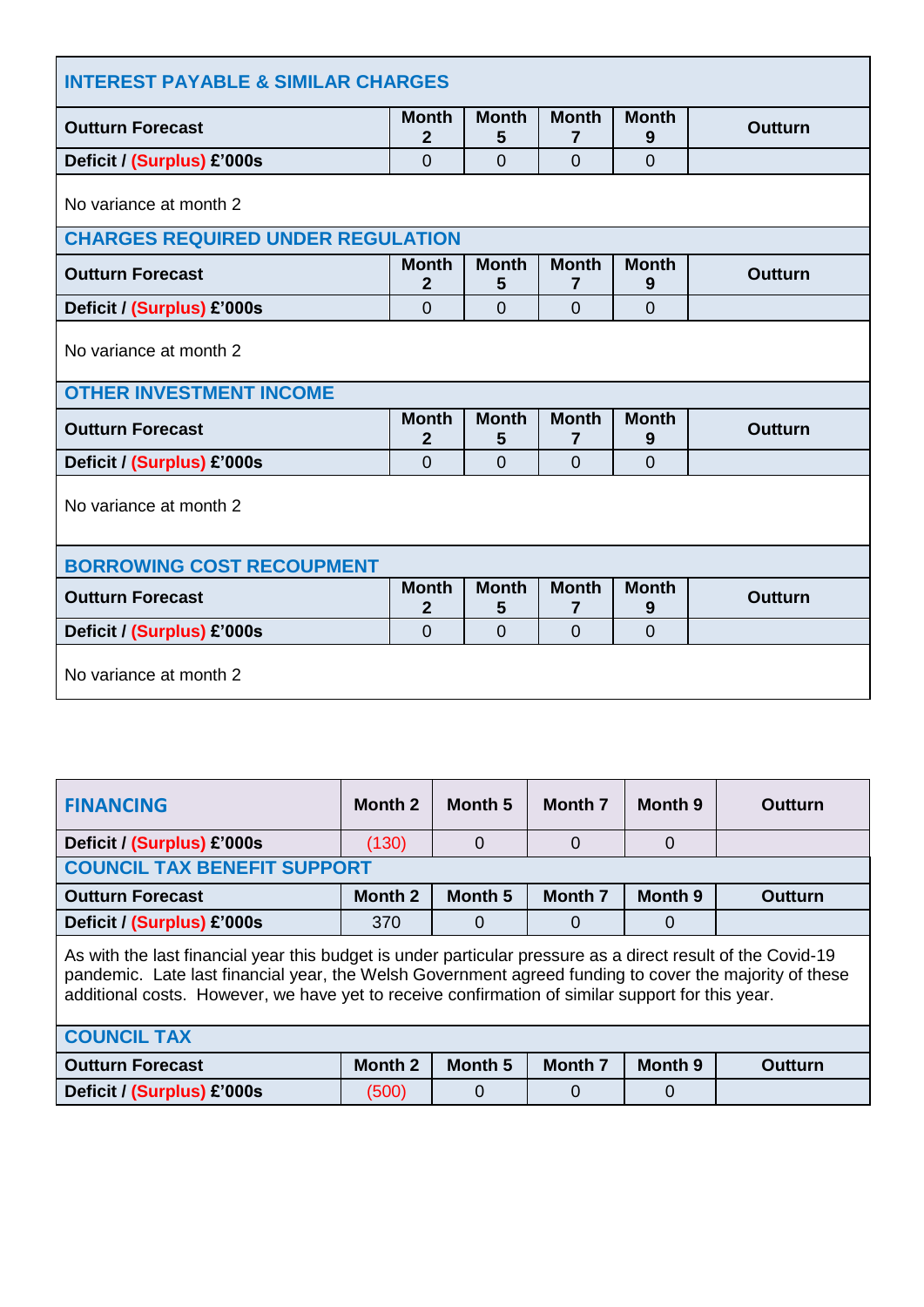Currently the overall position for council tax income looks healthy. We continue to see new properties being added to the tax base, a review of exemptions and discounts has seen a drop in the number awarded and despite Covid-19 collection rates remain relatively strong. The position will be monitored closely, especially the potential impact of court availability which may affect recovery in later months.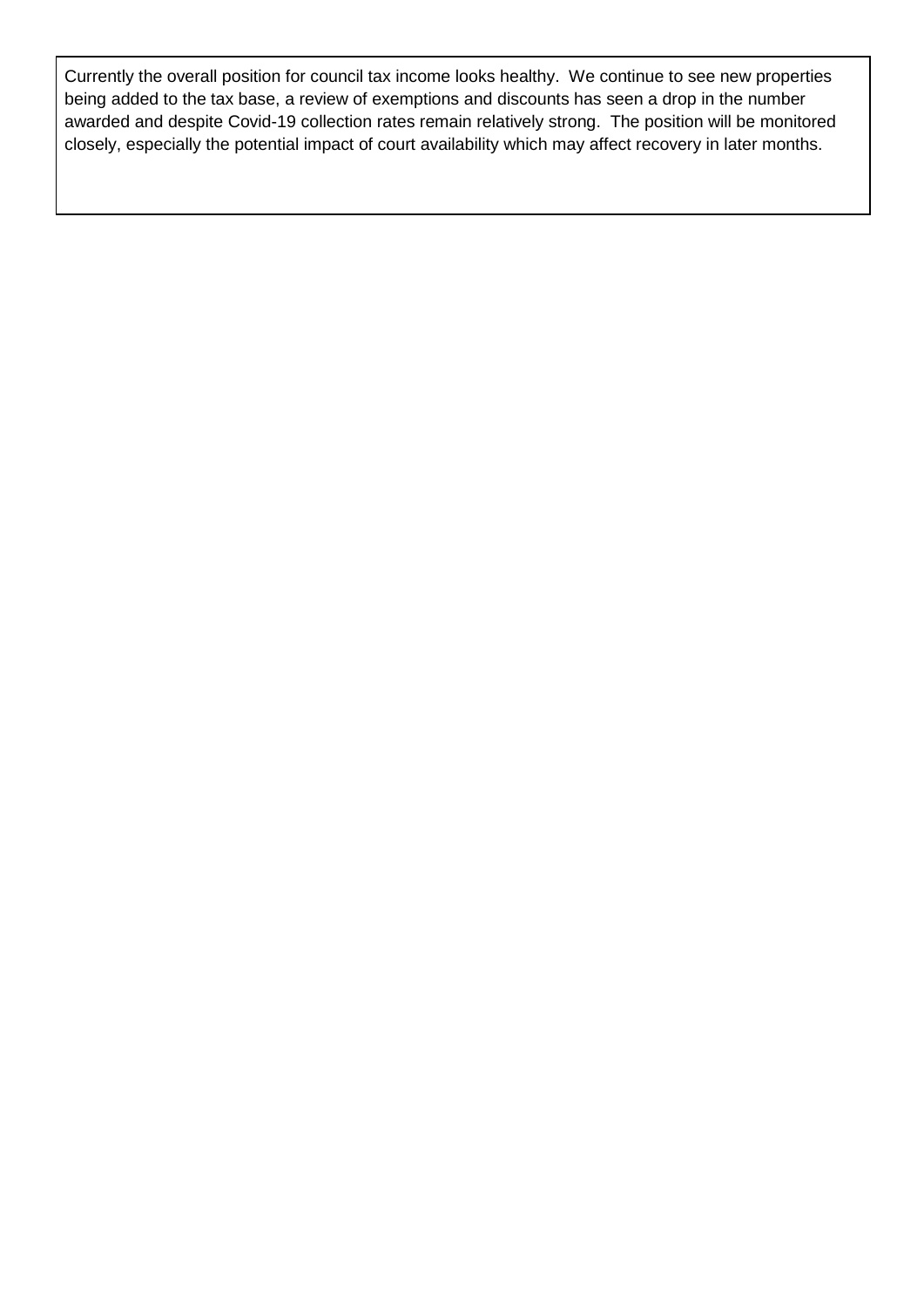## **2. SCHOOLS**

2.1. A Board of Governors who are responsible for managing the school's finances directly governs each of the Authority's Schools. However, the Authority also holds a key responsibility for monitoring the overall financial performance of schools. Below is a table showing the outturn forecast Schools' balances position based on month 2 projections for each Educational Cluster.

| <b>Draft Council</b><br><b>Fund Outturn</b><br>$2021/22 - School$<br><b>Balances</b><br><b>Summary outturn</b><br>position<br>at Month 2 | (A)<br>Opening<br><b>Reserves</b><br>(Surplus) /<br><b>Deficit</b><br><b>Position</b><br>2021/22 | (B)<br>Draw /<br>(Contribution)<br>from $/$ (to)<br>School<br><b>Balances</b><br>@ Month 2 | (C)<br>Draw /<br>(Contribution)<br>from $/$ (to)<br><b>School</b><br><b>Balances</b><br>@ Month 5 | (D)<br>Draw /<br>(Contribution)<br>from $/$ (to)<br><b>School</b><br><b>Balances</b><br>@ Month 7 | (E)<br>Draw /<br>(Contribution)<br>from $/$ (to)<br><b>School</b><br><b>Balances</b><br>@ Month 9 | (A+B)<br><b>Forecast</b><br><b>Reserve</b><br><b>Balances</b><br>at<br>2021/22<br><b>Outturn</b> |
|------------------------------------------------------------------------------------------------------------------------------------------|--------------------------------------------------------------------------------------------------|--------------------------------------------------------------------------------------------|---------------------------------------------------------------------------------------------------|---------------------------------------------------------------------------------------------------|---------------------------------------------------------------------------------------------------|--------------------------------------------------------------------------------------------------|
| <b>Cluster</b>                                                                                                                           | £000's                                                                                           | £'000                                                                                      | £'000                                                                                             | £'000                                                                                             | £'000                                                                                             | £'000                                                                                            |
| Abergavenny                                                                                                                              | (1, 158)                                                                                         | 309                                                                                        |                                                                                                   |                                                                                                   |                                                                                                   | (849)                                                                                            |
| Caldicot                                                                                                                                 | (1,091)                                                                                          | 539                                                                                        |                                                                                                   |                                                                                                   |                                                                                                   | (552)                                                                                            |
| Chepstow                                                                                                                                 | (349)                                                                                            | 516                                                                                        |                                                                                                   |                                                                                                   |                                                                                                   | 167                                                                                              |
| Monmouth                                                                                                                                 | (794)                                                                                            | 457                                                                                        |                                                                                                   |                                                                                                   |                                                                                                   | (338)                                                                                            |
| Special                                                                                                                                  | (26)                                                                                             | (39)                                                                                       |                                                                                                   |                                                                                                   |                                                                                                   | (65)                                                                                             |
| <b>Total</b>                                                                                                                             | (3, 418)                                                                                         | 1,782                                                                                      |                                                                                                   |                                                                                                   |                                                                                                   | (1,636)                                                                                          |

- 2.2. Collective School Balances at the beginning of the financial year amounted to a £3,418,120 surplus. The Schools month 2 forecast anticipated draw on reserves is £1,781,648, which results in a forecast surplus balance of £1,636,472. (The majority of the surplus balance brought forward is due to two grants being awarded to schools at 2020/21 year end; the Schools Revenue Maintenance Grant and Recruit, Recover and Raise Standards).
- 2.3. The movement of individual schools forecast to be in deficit since the start of the financial year is shown below:

| <b>Start of year</b>          | <b>Month 2 (Forecast)</b>     |
|-------------------------------|-------------------------------|
|                               |                               |
| <b>Chepstow Comprehensive</b> | <b>Chepstow Comprehensive</b> |
| Llandogo Primary              | Llandogo Primary              |
|                               | Ysgol Gymraeg Y Fenni         |
|                               | Ysgol Gymraeg Y Ffin          |

2.4. All schools in a deficit budget have, or are in the process of agreeing recovery plans. These recovery plans will be confirmed with both the Local Education Authority and each School's Governing Body. Once finalised the schools with significant deficits will be monitored by the Cabinet member for Children and Young People and Resources on a termly basis.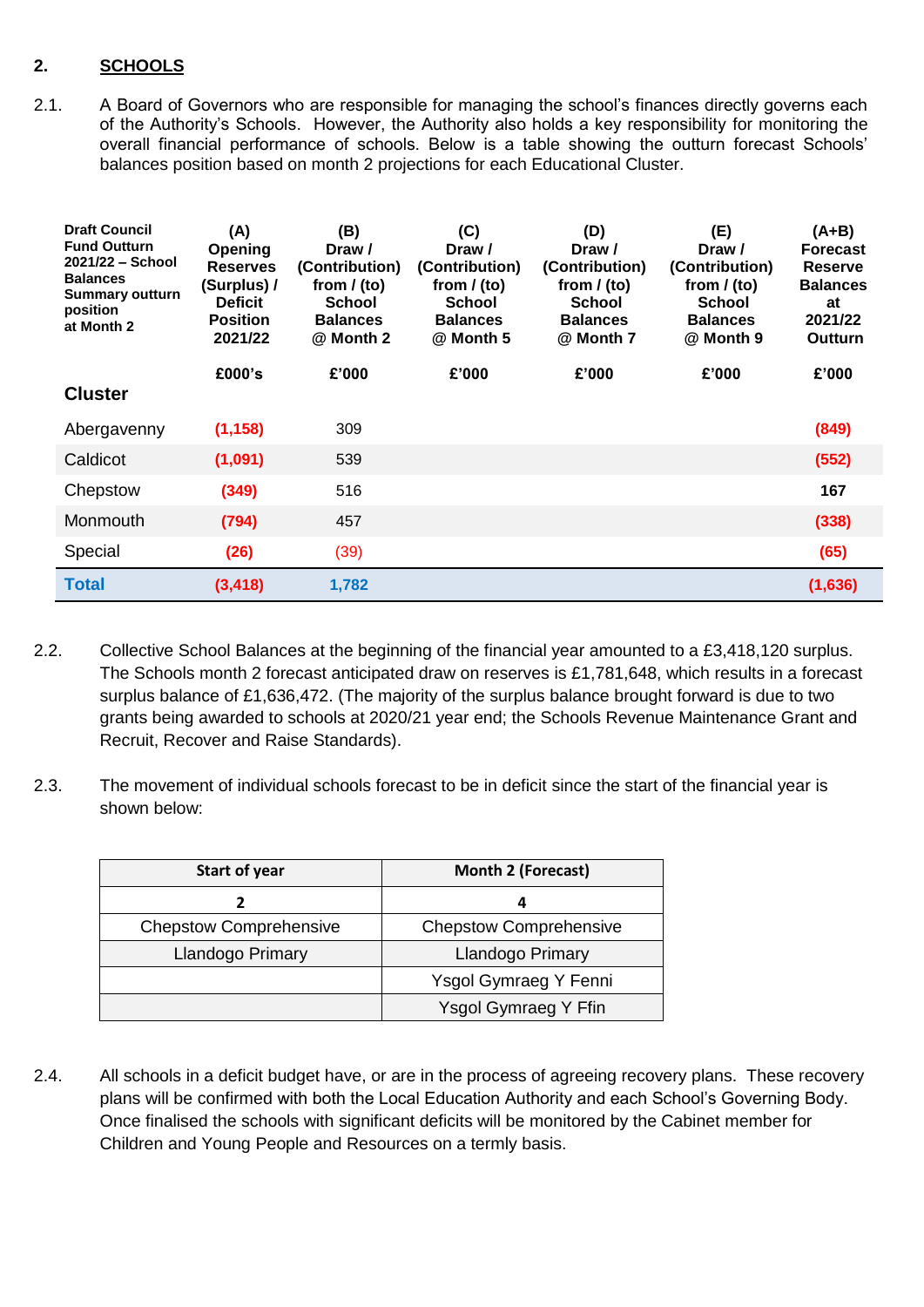2.5. Total schools balances have been exhibiting a fluctuating trend with some schools showing a continuing reduction in schools balances, which is of concern, and others a more balanced trend. However, as previously advised, grants awarded to schools at 2020/21 year end has resulted in a large increase in school balances.

|                           | <b>Net level of School Balances</b> |
|---------------------------|-------------------------------------|
| <b>Financial Year-end</b> |                                     |
| 2014-15                   | (1, 140)                            |
| 2015-16                   | (1, 156)                            |
| 2016-17                   | (269)                               |
| 2017-18                   | (175)                               |
| 2018-19                   | 232                                 |
| 2019-20                   | 435                                 |
| 2020-21                   | (3, 418)                            |
| 2021-22 (Forecast)        | (1,636)                             |

2.6. The increase in school balances has resulted in a reduction in the number of schools in deficit, as illustrated in the following table:-

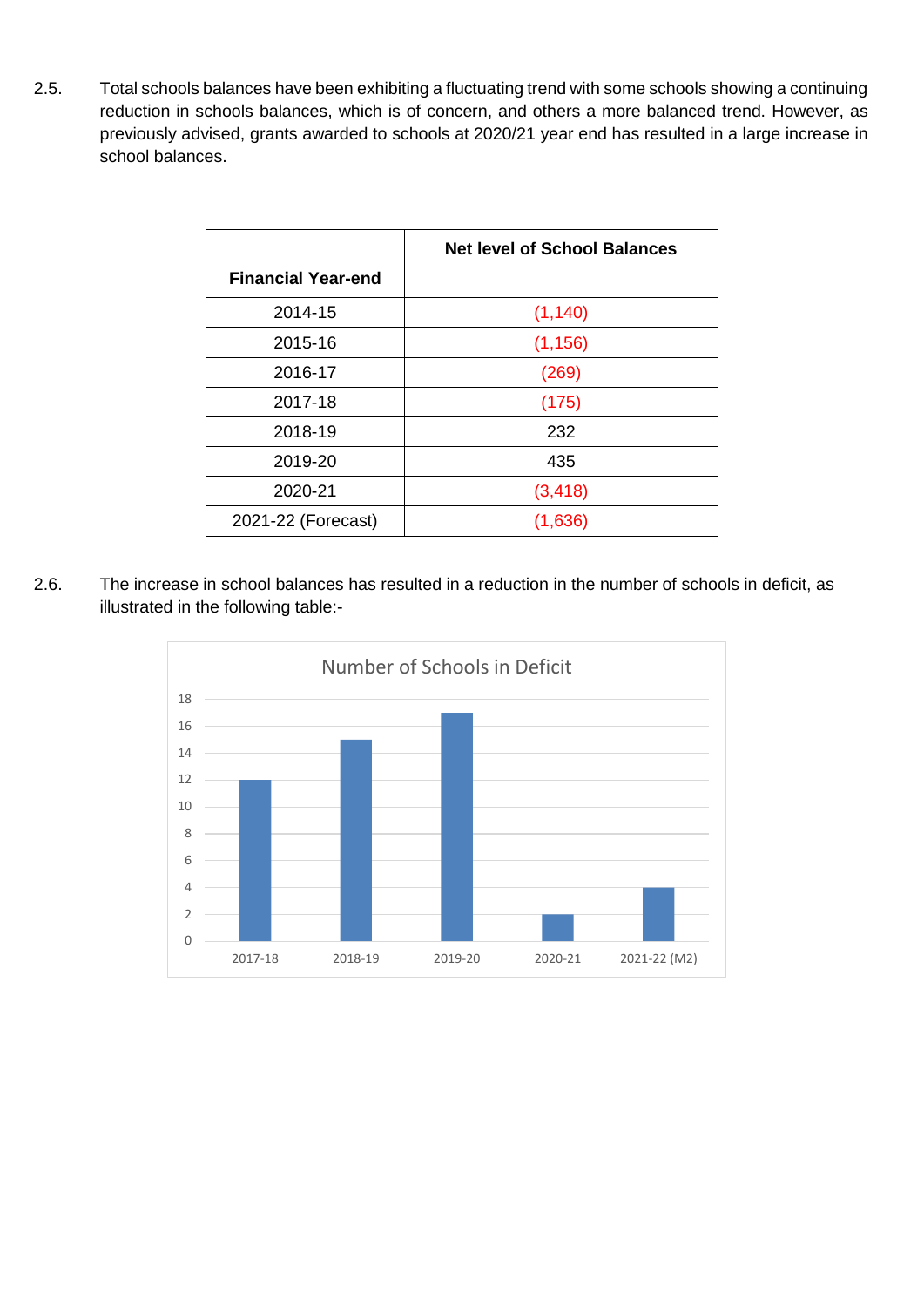### **3 CAPITAL OUTTURN**

3.1 The summary forecast Capital position at Month 2 is as follows:

| <b>Select Portfolio</b>                       | Slippage<br>B/F | Original<br><b>Budget</b> | <b>Budget</b><br><b>Adjustments</b> | <b>Provisional</b><br>Slippage | <b>Revised</b><br><b>Budget</b><br>2021/22 | <b>Forecast</b> | Variance     |
|-----------------------------------------------|-----------------|---------------------------|-------------------------------------|--------------------------------|--------------------------------------------|-----------------|--------------|
|                                               | £000's          | £000's                    | £000's                              | £000's                         | £000's                                     | £000's          | £000's       |
| <b>Expenditure</b>                            |                 |                           |                                     |                                |                                            |                 |              |
| Children & Young<br>People                    | 15,381          | 14,423                    | 1,261                               | $\pmb{0}$                      | 31,065                                     | 31,065          | 0            |
| Economic &<br>Development                     | 19,244          | 546                       | 606                                 | $\pmb{0}$                      | 20,396                                     | 20,396          | $\mathbf 0$  |
| Adult                                         | 5,964           | $\mathbf 0$               | $\mathbf 0$                         | $\pmb{0}$                      | 5,964                                      | 5,964           | $\mathbf 0$  |
| Strong<br>Communities                         | 8,554           | 11,545                    | 1,708                               | $\mathbf 0$                    | 21,807                                     | 21,807          | $\mathbf 0$  |
| <b>Total Expenditure</b>                      | 49,143          | 26,514                    | 3,575                               | $\bf{0}$                       | 79,232                                     | 79,232          | $\mathbf{0}$ |
| <b>Financing</b>                              |                 |                           |                                     |                                |                                            |                 |              |
| Supported<br>Borrowing                        | $\overline{0}$  | (2,431)                   | $\mathbf 0$                         | $\mathbf 0$                    | (2, 431)                                   | (2, 431)        | $\mathbf 0$  |
| <b>General Capital</b><br>Grant               | $\mathbf 0$     | (2, 438)                  | $\overline{0}$                      | $\mathbf 0$                    | (2, 438)                                   | (2, 438)        | $\mathbf 0$  |
| Grants and<br>Contributions                   | (19,096)        | (13, 160)                 | (3,575)                             | $\pmb{0}$                      | (35, 831)                                  | (35, 831)       | $\mathbf 0$  |
| S106 Contributions                            | (711)           | $\mathbf 0$               | $\mathbf 0$                         | $\mathbf 0$                    | (711)                                      | (711)           | $\mathbf 0$  |
| Unsupported<br>Borrowing                      | (27, 031)       | (4,094)                   | $\mathbf 0$                         | 0                              | (31, 125)                                  | (31, 125)       | $\mathbf 0$  |
| <b>Earmarked Reserve</b><br>& Revenue Funding | (241)           | $\pmb{0}$                 | $\boldsymbol{0}$                    | $\pmb{0}$                      | (241)                                      | (241)           | $\mathbf 0$  |
| <b>Capital Receipts</b>                       | (2,064)         | (2,891)                   | $\mathbf 0$                         | $\mathbf 0$                    | (4,955)                                    | (4,955)         | $\mathbf 0$  |
| Leasing                                       | $\pmb{0}$       | (1,500)                   | $\mathbf 0$                         | $\pmb{0}$                      | (1,500)                                    | (1,500)         | $\mathbf 0$  |
| <b>Total Financing</b>                        | (49, 143)       | (26, 514)                 | (3, 575)                            | 0                              | (79, 232)                                  | (79, 232)       | $\bf{0}$     |

#### **Forecast Capital Outturn Position 2021/22 at Month 2**

3.2 The capital expenditure forecast outturn at month 2 shows a balanced budget as currently no under or over spends are being forecast mainly due to expenditure plans still needing to be refined given the early stage in the financial year. A change in Senior Management positions within the Property Management structure and continuing delays in contracting work due to Covid-19 restrictions are expected to have an impact during the year, however this will take some time to become clear.

#### 3.3 **Useable Capital Receipts Available**

3.4 In the table below, the effect of the changes to the forecast capital receipts on the useable capital receipts balances available to meet future capital commitments are illustrated.

| 2021/22 | 2022/23 | 2023/24 | 2024/25 | 2025/26 |
|---------|---------|---------|---------|---------|
| £000    | £000    | £000    | £000    | £000    |